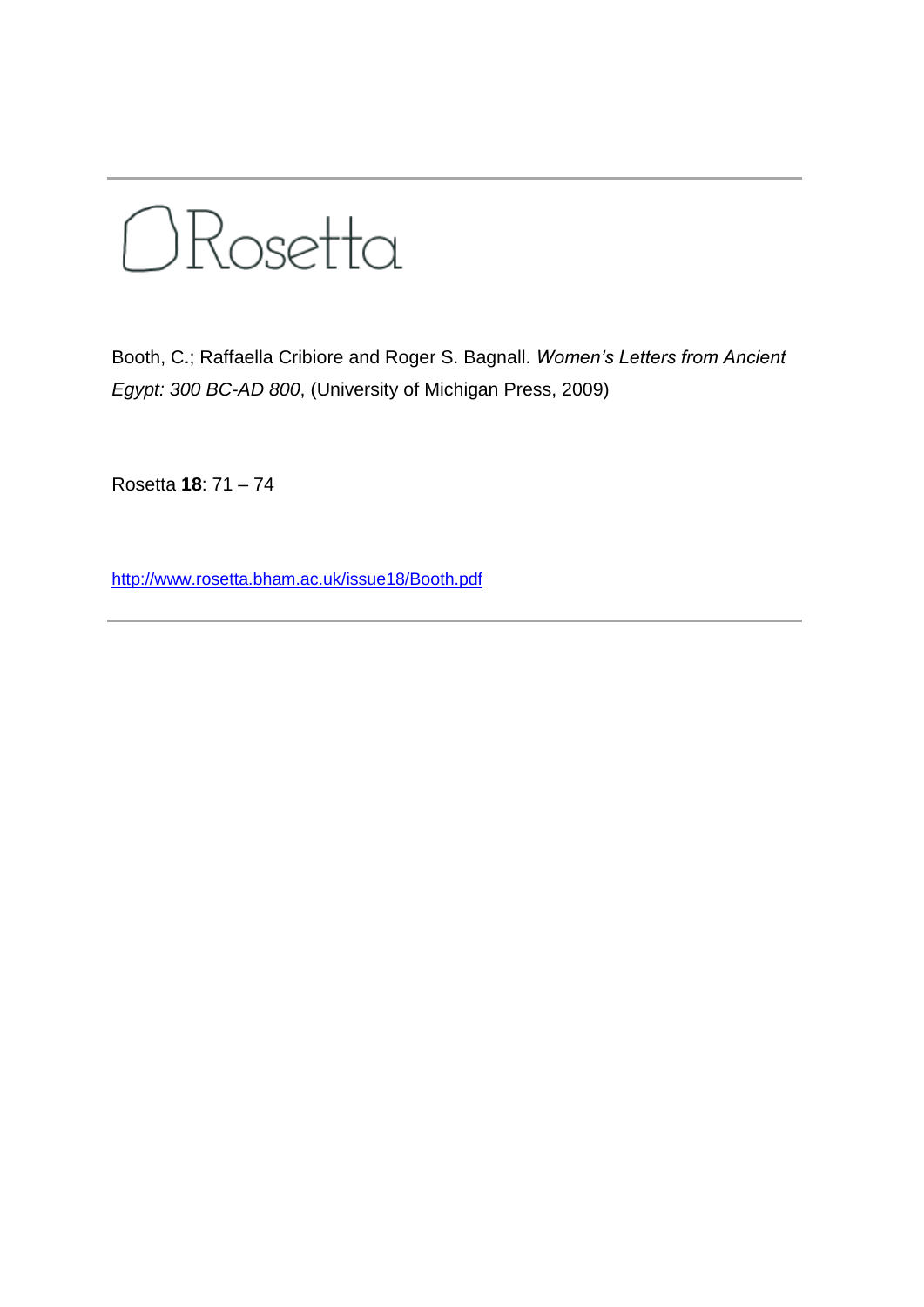## **Raffaella Cribiore and Roger S. Bagnall.** *Women's Letters from Ancient Egypt: 300 BC-AD 800***, (University of Michigan Press, 2009). Pp. 440. ISBN: 9780472115068**

## *Review by Charlotte Booth*

This was a fascinating book which has been reprinted numerous times since its original publication in 2006. It is an offshoot of an online database of women's letters which includes links to the Greek texts, illustrations and extended chapters. It comprises two sections, the first composed of ten introductory chapters and the second a corpus of texts which include translations with explanatory notes. The writing style of the book is chatty and easy to read, but the integrity of the research is maintained throughout. It is clear the authors have a real passion for their subject.

Letters make up the largest category of surviving papyrus and this enables us to catch a glimpse of the private lives of the otherwise anonymous women of Roman Egypt. Although papyrus was expensive only 7% of letters were written on reused papyrus and a common opener in Coptic letters was an apology for using ostraca rather than papyrus. Ostraca use became more common for Coptic letters, whereas the earlier Greek letters were primarily written on papyrus. Another common opener commented on letters which had gone astray, with most people defending themselves assuring the recipient that the letter or goods had been sent. However, with no personal addresses during the period, letters were addressed by region or village and to the individual's connection with notable figures. Some letters bear no address at all indicating verbal instructions were given to the messenger, friend or acquaintance that happened to be travelling that way.

The letters demonstrate a varying level of literacy. Some were clearly fluent in writing but chose to pay a scribe to write for them, and then to annotate, correct and sign the letter before sending it. Other women wrote the letters themselves, as can be identified through the speed of writing, the complexity of the language used and the spelling. Handwriting does not play as much of a part in identifying female writers in Roman Egypt as it may do in other periods of history. Handwriting was classified into categories; professional or scribal for those who wrote every day, secretarial for literate women who did not write daily and personal hands for the inexperienced writer. All of

71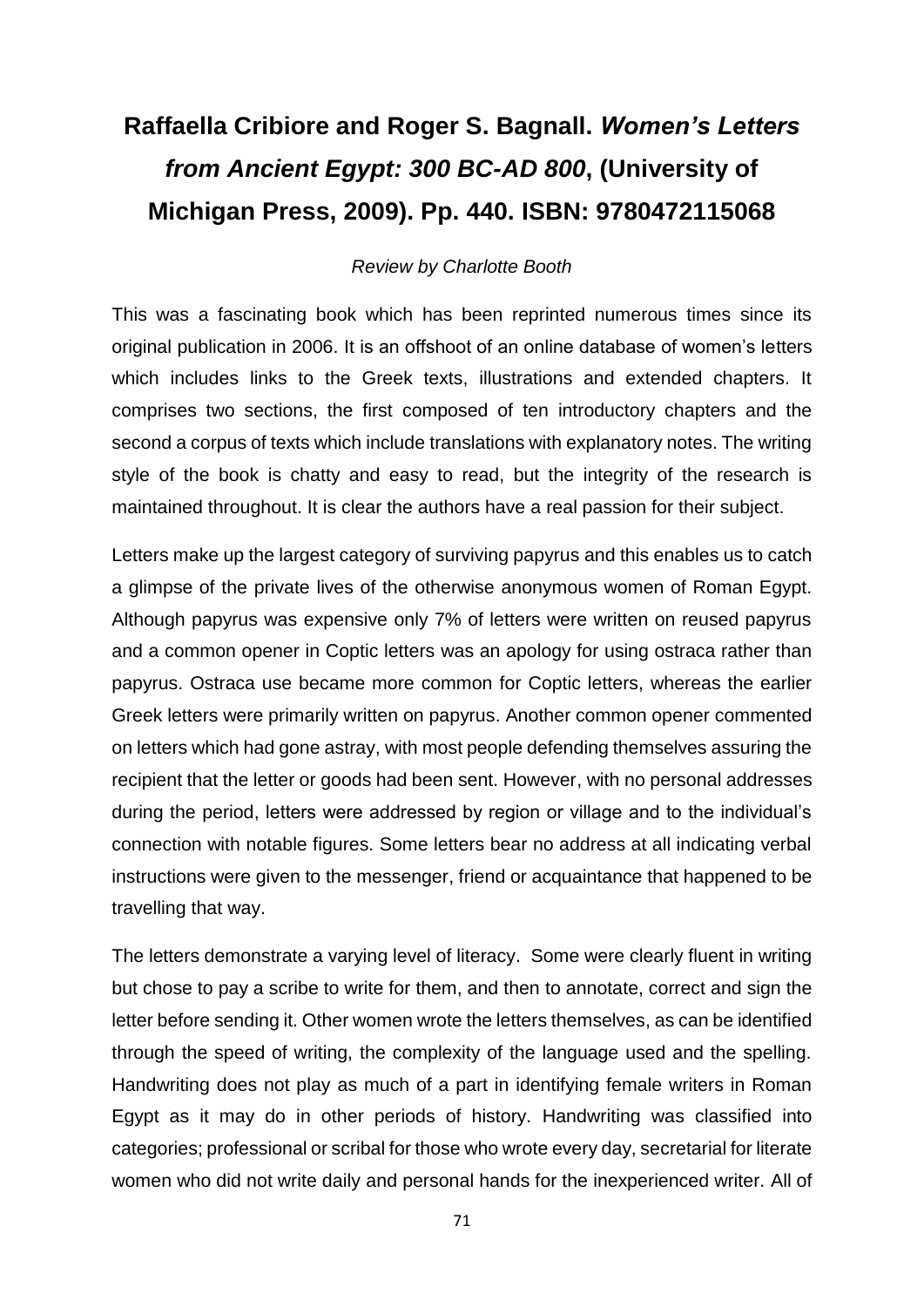the women were placed within the latter two categories and it was suggested that some may have worked as secretaries in large households or estates. Not all the professional handwriting was clearly written however and the authors of *P.Oxy.91217* and *Haun.2.18* "are not particularly concerned with legibility" (p. 43) which is surprising if they were being employed to write. One woman writing in her own hand obviously exerted herself with concentrating and comments; "I... wore myself out writing you the letter" (p.43).

The letters are primarily written in Demotic Egyptian before the mid-fourth century CE when Coptic was introduced. By the fifth century Coptic had completely replaced Greek in women's letters. Chapter 7 discusses the language in some detail, in regard to changing popularity as well as the syntax, vocabulary and structure of the letters. The style of letters changed over time. Elaborate formulaic greetings and sign-offs being popular in the Ptolemaic Period even between family members. This became less popular in the Roman Period with letters being opened by colloquial greetings, only for a revival of formality in the Byzantine Period. Sometimes hired scribes changed the dictation to sound more formal, or to correct grammar and structure. On other occasions, they listened to the gist of the problem or request and then wrote the letter in their own words. However, it is possible in some of the letters to identify the voice of the individual women, especially if the scribe has recorded her words *verbatim* or she has written the letter in her own hand. Such natural flow is identified through colloquial language, short clauses, unconnected thoughts, repetition and even curse words. Demetria for example writing to Apia in the first half of the third century CE (*P.Hamb 2.192*) curses because "the damned skipper left without any reason" (p.66 & p.330). This is unlikely to have been written by a scribe.

In chapter 4 the authors chose an interesting corpus of comparative material. They compared the content and structure of women's letters from the fifteenth century CE to the ancient material, as the authors of the later letters came from similar social and cultural backgrounds to the ancient Egyptian letter writers. These letters came from four families; the Pastons, the Stoners, the Plumptons and the Celys. The content of many of these letters also contained lists of items which were required by the author as a sort of shopping list. The relevance of this comparison between letters from mediaeval European families and ancient Egyptian letters was not clear to the reviewer. It was concluded that many elite mediaeval women were unable to write but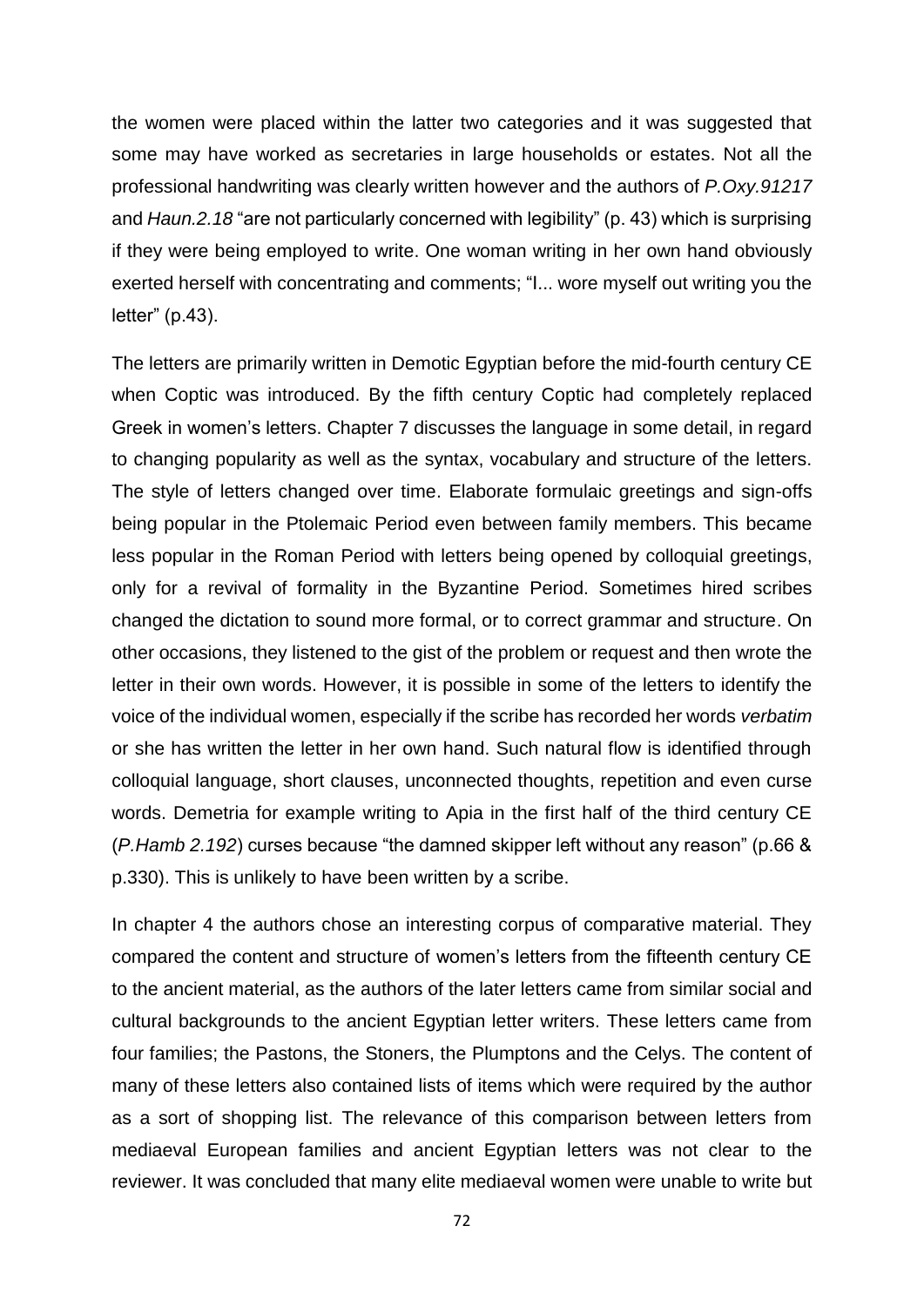may have been able to read and therefore their letters were dictated to a scribe. Some of the women simply added their signature to the bottom. Although both the Mediaeval and the ancient Egyptian letters contained shopping lists and were sometimes written by scribes with the author's signature at the end, whether this was a truly valuable comparison was not clear.

In chapter 8 the authors discuss the social status of the Egyptian letter writers and from the contents of the letters which concern property, land, employees and large sums of money it is clear they were members of a wealthy elite. However after the fourth century CE, letters begin to include ecclesiastical and monastic references which emphasise their poverty. The status of these women is further discussed in chapter 9 particularly in regard to property and household management. Between one fifth and one third of all property in Roman Egypt was owned by women and they were responsible for its management. This included buying, selling, paying wages, and dealing with tax and other legal aspects. It was not uncommon for women to have to travel on in order to conduct estate or property business and there seem to have been few or no restrictions on women travelling. The letters indicate the most common reasons for travel were childbirth, visiting family or business.

The introductory chapters provide a potted history of the period as well as providing context for the letters and their authors. The letters in the corpus come from a combination of archives including the Zenon Archive (Ptolemaic), the Isidora to Asklepiades dossier (first century BC), the Apollonius Archive (second century CE) and a number of individual letters. The corpus is arranged via archive or dossier where a collection of material is available, and otherwise by theme or topic, including family matters and health, business matters, legal matters, work: agriculture, work: weaving and clothes making, and literacy and education.

These thematic sub-headings are not on the contents page, so to look for something in particular is rather inconvenient, as one has to flick through all the pages to locate it. Additionally the letters are not in chronological order within the themed section and in the index of letters at the back no dates are given meaning trying to isolate letters from a particular date requires one to read the headings of every letter.

However, the translations themselves are clear, and the notes provide useful information as well as context for certain phrases or references. An analysis is also